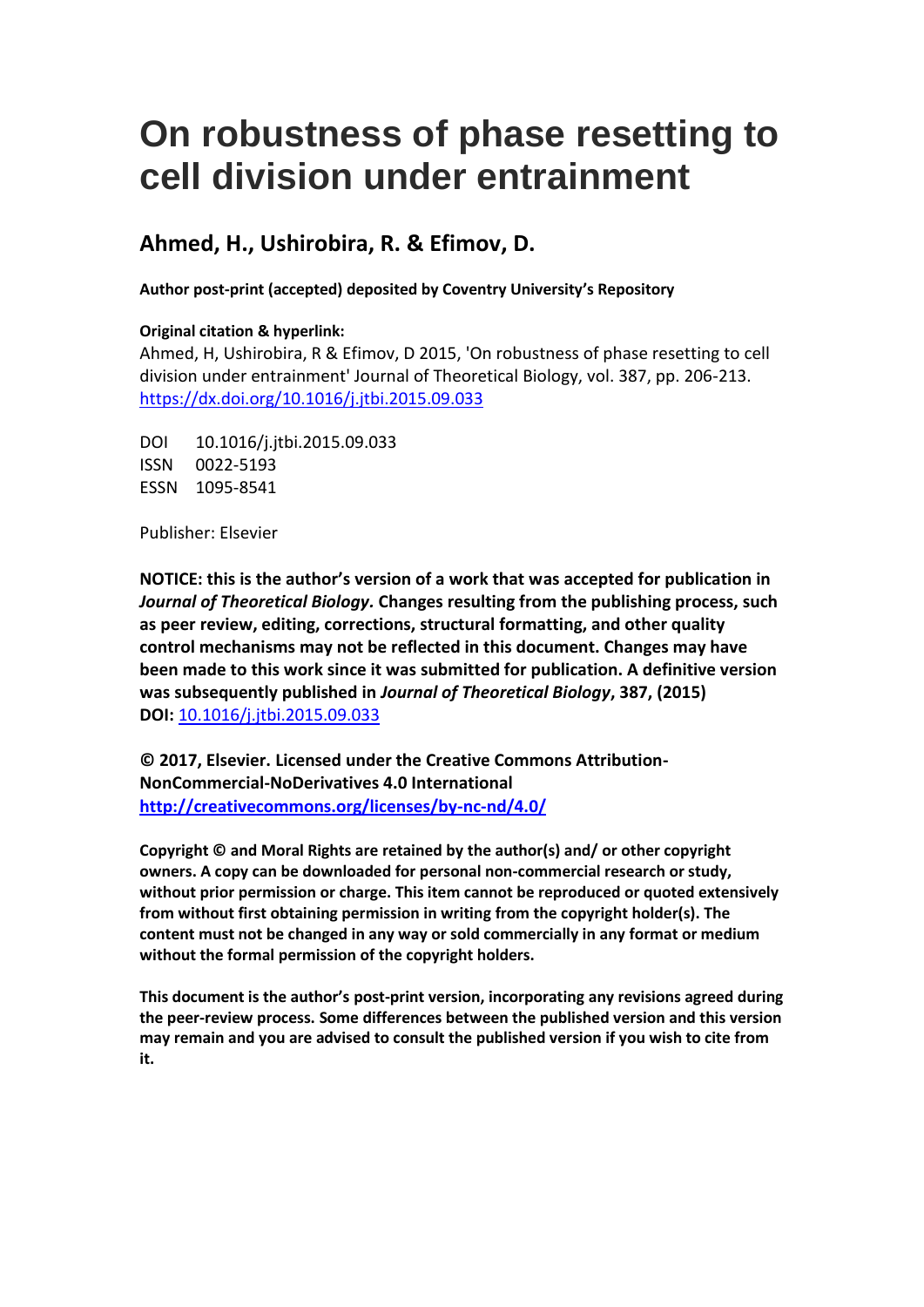## On Robustness of Phase Resetting to Cell Division under Entrainment

Hafiz Ahmed, Rosane Ushirobira, Denis Efimov

*Abstract*—The problem of phase synchronization for a population of genetic oscillators (circadian clocks, synthetic oscillators, *etc*.) is considered in this paper, taking into account a cell division process and a common entrainment input in the population. The proposed analysis approach is based on the Phase Response Curve (PRC) model of an oscillator (the first order reduced model obtained for the linearized system and inputs with infinitesimal amplitude). The occurrence of cell division introduces state resetting in the model, placing it in the class of hybrid systems. It is shown that without common entraining input in all oscillators, the cell division acts as a disturbance causing phase drift, while the presence of entrainment guarantees boundedness of synchronization phase errors in the population. The performance of the obtained solutions is demonstrated via computer experiments for two different models of circadian/genetic oscillators (*Neurospora's* circadian oscillation model and the *repressilator*).

*Index Terms*—Oscillation control; Phase resetting; Cell division.

#### I. INTRODUCTION

The interest in the analysis and synthesis of genetic oscillators is continuously growing these last decades [1], [2], [3], [4]. Any periodic oscillation is characterized by its frequency (or frequency spectrum), phase and amplitude. The amplitude and frequency are mainly governed by external stimulus applied to oscillators, a phenomenon called *entrainment* [5], [6], while the phase value is dependent on properties of the oscillator and characteristics of entrainment. This phase feature has attracted the attention of many researchers and in particular, the phase synchronization phenomenon studies are very popular [5], [6]. Phase synchronization is frequently observed in networks of oscillators, like a colony of the smallest free-living eukaryotes [7], the mammalian circadian pacemaker neural network [8], [9] or networks of neural oscillators [10], [3], [11], to mention a few. Controlled phase resetting has been studied in [12], [13], [14], [15] and for a population of oscillators in [16].

A simple but effective approach for analysis of phase resetting and dynamics for a single oscillator is based on PRC [17], [18], [5], [19]. The PRC map is calculated for the

The authors are with Non-A project @ Inria, Parc Scientifique de la Haute Borne, 40 avenue Halley, 59650 Villeneuve d'Ascq, France.

Denis Efimov is also with CRIStAL (UMR-CNRS 9189), Ecole Centrale de Lille, Avenue Paul Langevin, 59651 Villeneuve d'Ascq, France and with Department of Control Systems and Informatics, University ITMO, 49 avenue Kronverkskiy, 197101 Saint Petersburg, Russia. This work was partially supported by the Government of Russian Federation (Grant 074-U01) and the Ministry of Education and Science of Russian Federation (Project 14.Z50.31.0031).

Hafiz Ahmed is partly supported by the regional council of Nord-Pas de Calais.

Corresponding author: Hafiz Ahmed, e-mail: hafiz.ahmed@inria.fr

system linearized around the limit cycle and inputs with small amplitudes. If the entraining input is a series of pulses, then a Poincaré phase map based on PRC can be calculated to predict the phase behavior [5]. Such a reduced phase model has been used in [14], [16] for pulse amplitude and timing calculation for a controlled phase resetting.

Another interesting problem that has emerged recently in [20], deals with the influence of cell division on the behavior of genetic oscillators. It has been observed that oscillations persist across cell divisions in *Repressilator* [21], similarly for circadian oscillations in cyanobacteria cells [22]. In [23], the persistence of circadian oscillations in culture fibroblasts under cell division has been demonstrated, and it has been noted that cell division can shift the phase in circadian cycle. A rapid phase decorrelation between daughter cells has been remarked in [24] for oscillations in the p53/Mdm2 system. Since cell division introduces a discontinuity in the oscillator dynamics (that is usually described by a system of nonlinear differential equations), then the analysis of division influence leads to the study of a hybrid or impulsive nonlinear oscillating system, which is a rather complicated problem [25], [26]. In [20], this problem has been investigated using a stochastic simulation approach, and in [27], the geometric phase approach has been adopted from quantum mechanics.

The goal of the present work is to analyze the phase behavior and synchronization under cell division in genetic oscillators using PRC formalism. A motivating example given by a simple biological model of circadian oscillations in *Neurospora*, is studied in Section II. The analysis of cell division influence on the phase dynamics is presented in Section III. An illustration by simulations of the obtained results is given in Section IV. General results about phase dynamics are summarized in the Appendix.

#### II. MOTIVATING EXAMPLE

Let us consider a simple biological model of circadian oscillations in *Neurospora* in the following form [28]:

$$
\dot{M}(t) = (v_s + u(t)) \frac{K_I^n}{K_I^n + F_N^n(t)} - v_m \frac{M(t)}{K_m + M(t)},
$$

$$
\dot{F}_C(t) = k_s M(t) - v_d \frac{F_c(t)}{K_d + F_c(t)} - k_1 F_c(t) + k_2 F_n(t),
$$

$$
\dot{F}_N(t) = k_1 F_c(t) - k_2 F_N(t), \tag{1}
$$

where  $M(t)$ ,  $F_c(t)$  and  $F_N(t)$  are the concentrations (defined with respect to the total cell volume) of the *frq*mRNA, the cytosolic and nuclear forms of FRQ, respectively. The parameter  $v<sub>s</sub>$  defines the rate of  $frq$  transcription (this parameter increases in the light phase) while the influence of light (the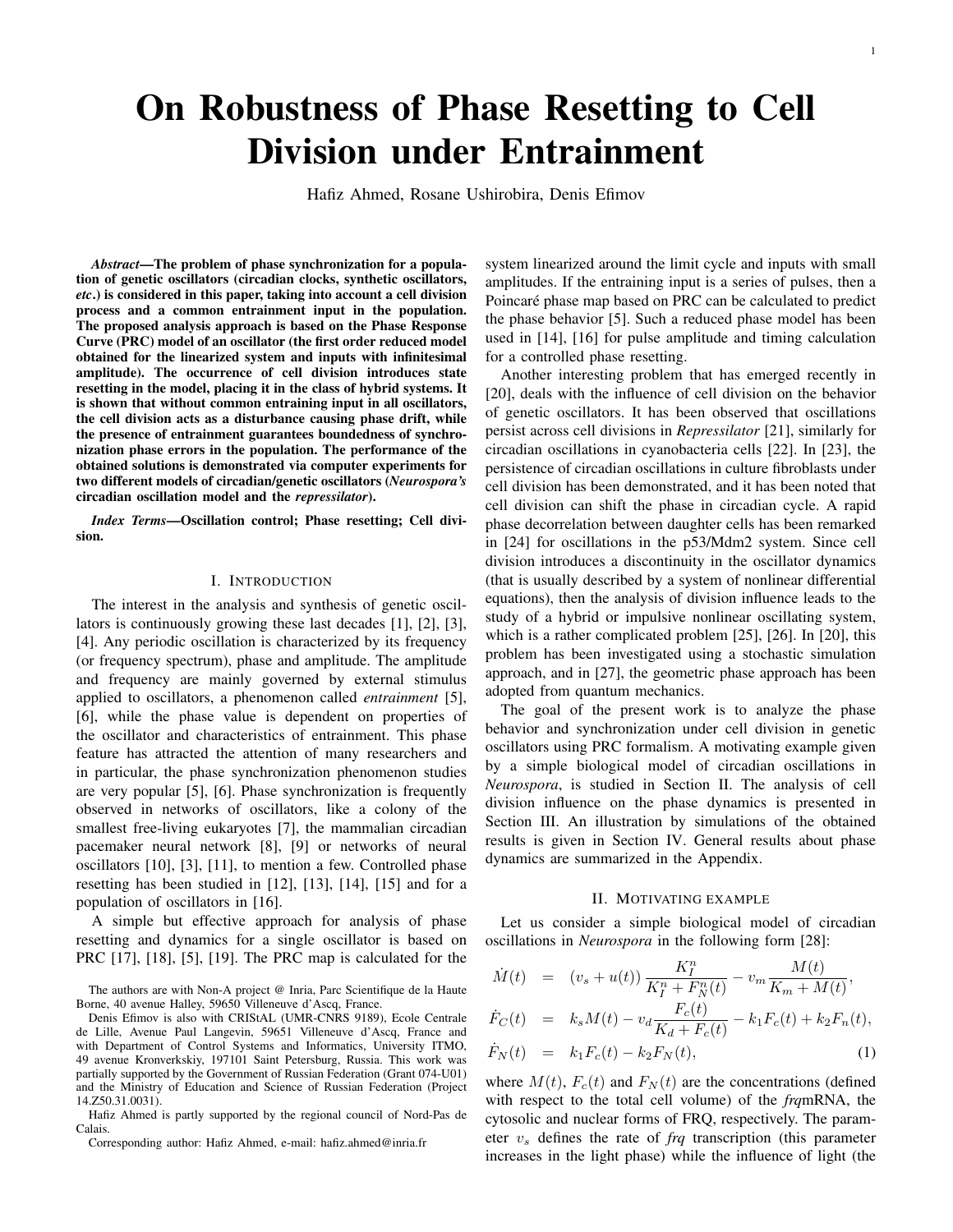external entraining input in the model (1)) is denoted by  $u(t) \geq 0$ . A description of the other parameters appearing in these equations can be found in [28]. The following values of parameters are proposed there:  $v_m = 0.505$ ,  $v_d = 1.4$ ,  $k_s = 0.5, k_1 = 0.5, k_2 = 0.6, K_m = 0.5, K_I = 1, K_d = 0.13,$  $n = 4$  and  $1 \le v_s + u(t) \le 2.5$ .

For all these values, the system (1) for  $u(t) = 0$  has single unstable equilibrium and globally attractive limit cycle that represents a rhythmic behavior of the circadian rhythm in *Neurospora* with a period  $T > 0$ . It is a continuous-time dynamical system that for any initial conditions  $M(0) > 0$ ,  $F_C(0) > 0$  and  $F_N(0) > 0$  has a continuous positive solution for all  $t \geq 0$ . To model the cell division in (1), it is necessary to introduce an increasing series of time instants  $t_k > 0$ ,  $k = 1, 2, \ldots$  with a division at each  $t_k$ . During the division, the state variables are resetted [20], *i.e.*  $M(t_k^+) = \lambda_k^M M(t_k)$ ,  $F_C(t_k^+) = \lambda_k^{F_C} F_C(t_k)$  and  $F_N(t_k^+) = \lambda_k^{F_N} F_N(t_k)$ , where  $M(t_k^+)$  is the value of the concentration M after division at instant  $t_k$ ;  $\lambda_k^M > 0$ ,  $\lambda_k^{F_C} > 0$  and  $\lambda_k^{F_N} > 0$  are parameters.

The cell division cycle can be larger than the period of oscillations  $T$  [27] or similar, as in proliferating human cells [29] (where the circadian clock is a major synchronizing factor, which orchestrates daily rhythms regulating the cell division cycle), or two times faster as in cyanobacteria [30]. The values  $\lambda_k^M$ ,  $\lambda_k^{F_C}$ ,  $\lambda_k^{F_N}$  have been selected around 0.5 in [20] (for the Goodwin model), but in [31] it has been observed *in vivo* that concentrations do not jump significantly after cell division. In the present work, we will accept the latter hypothesis taking  $\lambda_k^M$ ,  $\lambda_k^{F_C}$ ,  $\lambda_k^{F_N}$  close to 1.

The modeling of such a hybrid oscillator corresponds to a mother cell in the population, then after each division the daughter cells have a similar dynamics and forthcoming divisions augmenting the population. It is assumed that division instants  $t_k$  for each cell are different, then the phase synchronization behavior in a population (assuming that there is no interconnection between cells) can be analyzed using (1). If the phase converges to a steady-state in this hybrid system under some conditions, then the population will be phase synchronized in some sense.

Taking the previously mentioned parameter values and  $v<sub>s</sub> = 1.11$ , the period of the autonomous oscillation of (1) is obtained as  $T = 19.25$  min. For these values of parameters and for the case  $u(t) = 0$  and  $t_k = kT - v_k$ ,  $k \ge 1$ , where  $v_k \in [0.15T, 0.30T]$  is a uniformly distributed random variable, the results of the *Neurospora's* circadian oscillation model simulation for the same initial conditions and different realizations of  $v_k$  for 4 different cells undergoing divisions can be seen in Fig. 2. As we can conclude from these results the phase is diverging as it has been noted in [23], [24] and in some experiments of [20]. Next, by taking  $u(t)$  =  $\max\{0, 0.2\sin(\omega t)\}\$ as the common external entraining input and repeating the same experiments, the results are given in Fig. 1. From Fig. 1, it is evident that the oscillations converge to a common entrained mode.

In this paper, we will try to find conditions providing both these two types of phase behavior using the PRC phase model for small inputs.



Figure 1. Oscillations of different single cells with cell divisions and common external entraining input



Figure 2. Oscillations of different single cells with cell divisions and without any common input

#### III. PRC-BASED PHASE MODE FOR AN OSCILLATOR WITH CELL DIVISION

This Section begins with the introduction of the formalized problem statement. Next, the reduced PRC model is introduced and the phase synchronization analysis is presented.

Details of the standard procedure for a phase model derivation for an oscillator can be found in [5], [6], [16] and they are briefly summarized in the Appendix.

#### *A. Problem statement*

Let us consider a population of  $N > 0$  cells (genetic oscillators) with  $s = 1, 2, \ldots, N$ :

$$
\dot{x}_s(t) = f_s(x_s(t), u(t)) \quad t \in [t_{s,k}, t_{s,k+1}), \ k \ge 0; \quad (2)
$$

$$
x_s(t_{s,k+1}^+) = \Lambda_{s,k,n} x_s(t_{s,k+1}) \quad k \ge 1,
$$

where  $x_s(t) \in \mathbb{R}^n$  is the state (concentrations of different products) of the  $s<sup>th</sup>$  cell and the input  $u(t)$  is a periodical train of pulses

$$
u(t) = \sum_{i=0}^{+\infty} w(t - i\mathbb{T}),
$$

with a pulse  $w(t)$ ,  $w(t) = 0$  for all  $t \geq \mathcal{T}$  or  $t \leq 0$ ,  $\sup_{0 \le t \le \tau} |w(t)| \le W < +\infty$  and  $\tau < \mathbb{T}$  where  $\mathbb{T} > 0$  is the period of u;  $t_{s,0} = 0$  and  $t_{s,k}$ ,  $k \ge 0$  is a strictly increasing sequence of impulses (discontinuous jumps in (2)) for all  $s = 1, 2, \ldots, N, \ \Lambda_{s,k,n} = \text{diag}[\lambda_{s,k,1}, \ldots, \lambda_{s,k,n}] \in \mathbb{R}^{n \times n}$ with  $\lambda_{s,k,1} \in [1-\varepsilon, 1]$  for some  $\varepsilon > 0$  sufficiently small. The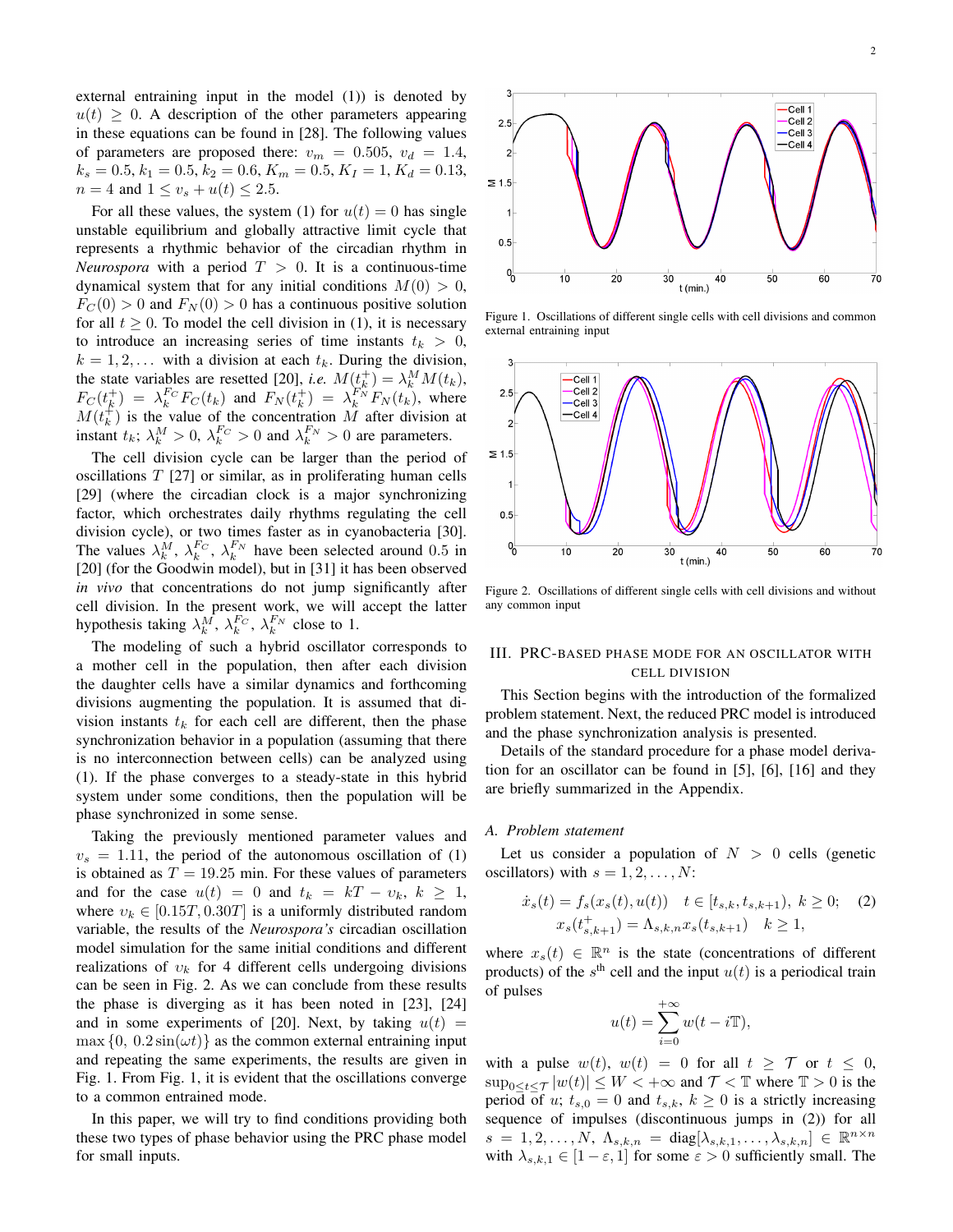periodical input  $u(t)$  models the common entrainment for all cells and the discontinuities at instants  $t_{s,k}$ ,  $k \geq 1$  represent the cell division, the diagonal matrix  $\Lambda_{s,k,n}$  determines changes in the state vector (in concentrations) after division. The instants of division  $t_{s,k}$  and the concentration changes  $\Lambda_{s,k,n}$  may be different for each cell.

*Remark* 1. Note that, formally, at each  $t_{s,k}$ ,  $k \geq 1$ , the population should be augmented by a daughter cell, that has dynamics similar to mother one. Then, the number  $N$  is continuously growing. In the present work, we will consider a fixed size of the population  $N$ , since as it will be shown below (and due to similarity of dynamics for newborn cells and initial conditions), the problem of phase synchronization can be analyzed using the model even for a single cell.

It is necessary to establish conditions (restrictions on  $f_s$ , u and  $t_{s,k}$  or  $\Lambda_{s,k,n}$ ) under which there exists a synchronization phenomenon in the cell population (2).

#### *B. Reduced phase model under cell division*

The presence of divisions can be alternatively modeled by an additional impulsion input:

$$
\dot{x}_s(t) = f_s(x_s(t), u(t)) + \sum_{k=1}^{+\infty} \chi_{s,k} \,\delta(t - t_{s,k}),\tag{3}
$$

where  $\delta(t)$  is a delta-impulse function,  $\chi_{s,k}$  $(\Lambda_{s,k,n_s} - I_{n_s}) x_s(t_{s,k+1})$  and  $I_{n_s}$  is the identity matrix of dimension  $n_s$ ,  $s = 1, 2, \ldots, N$ .

**Assumption 1.** For each  $s = 1, 2, \ldots, N$ , the s<sup>th</sup> subsystem *in* (2), with  $u = 0$  and  $\Lambda_{s,k,n_s} = I_{n_s}$  for all  $k \geq 0$ , has a limit  $\sigma$ *cycle*  $\Gamma_s \subset A_s$  *with an open set of attraction*  $A_s \subset \mathbb{R}^{n_s}$ *, and with period*  $T_s > 0$ ,  $\omega_s = 2\pi T_s^{-1}$ .

This assumption says if there is no entrainment  $u$  and cell division, then each cell in the population is an oscillator with the limit cycle in  $\Gamma_s$  and period  $T_s$ . Under Assumption 1 and using the theory presented in Appendix, for each cell in (2) it is possible to define its asymptotic phase  $\theta_s \in [0, 2\pi)$ . Under additional restrictions that  $\varepsilon$  and W are sufficiently small, we can design a phase dynamical model of (2) in some vicinity of  $\Gamma_s$  as in Appendix. Since the model derived in (11) is based on the first order approximation and in the system (3) there are two inputs  $(u$  and the train of impulses), by superposition principle, eq. (11) takes the form in this case for  $s = 1, 2, ..., N$ :

$$
\dot{\theta}_s = \omega_s + Q_s(t + \theta_{s,0}\omega_s^{-1}) b_s(t + \theta_{s,0}\omega_s^{-1}) u(t) + Q_s(t + \theta_{s,0}\omega_s^{-1}) \sum_{k=1}^{+\infty} \chi_{s,k} \delta(t - t_{s,k}),
$$
(4)

where

$$
b_s(t + \theta_{s,0}\omega_s^{-1}) = \left. \frac{\partial f_s(x_s, u)}{\partial u} \right|_{x_s = \gamma_s(t + \theta_{s,0}\omega_s^{-1})}
$$

and  $\gamma_s(t + \theta_{s,0}\omega_s^{-1})$  is a trajectory of the s<sup>th</sup> cell in (2) for  $u = 0$  and  $\Lambda_{s,k,n_s} = I_{n_s}$  for all  $k \geq 0$  with initial conditions in  $\Gamma_s$  with the initial phase  $\theta_{s,0} \in [0, 2\pi]$ ,  $Q_s(t)$  is the infinitesimal PRC derived in the Appendix. This model is 3

constructed around the base trajectory  $\gamma_s(t + \theta_{s,0}\omega_s^{-1})$  under the assumption that the perturbed trajectory with  $u \neq 0$  and  $\Lambda_{s,k,n_s} \neq I_{n_s}$  stays close to that one [16]. Since such a closeness assumption is rather restrictive and may be invalid on a sufficiently long time interval (the excited trajectory can belong to a small vicinity of  $\Gamma_s$  for sufficiently small  $\varepsilon$  and W, but moving away from  $\gamma_s(t+\theta_{s,0}\omega_s^{-1})$  due to a phase shift induced by external inputs), then it is better to recalculate the phase of base trajectory  $\gamma_s(t + \theta_{s,0} \omega_s^{-1})$  after a period  $\mathbb{T}$ , for example (that is the idea of Poincaré phase map approach [5]). In this case, by recurrent integration of (4) (similarly as for (12)) the phase shift over the interval  $[i\mathbb{T},(i+1)\mathbb{T}]$  can be evaluated as follows:

$$
\theta_{s,i+1} = \omega_s (\mathbb{T} - T_s) + \theta_{s,i} + \text{PRC}_s(\theta_{s,i}) + \Delta_{s,i}, \quad (5)
$$

$$
\text{PRC}_s(\theta) = \int_0^{\mathcal{T}} Q_s(t + \theta \omega_s^{-1}) b_s(t + \theta \omega_s^{-1}) w(t) dt,
$$

$$
\Delta_{s,i} = \sum_{k \in \mathbb{K}_{s,i}} \chi_{s,k} Q_s(t_{s,k} + \theta_{s,i} \omega_s^{-1})
$$

for all  $s = 1, 2, ..., N$ , where  $\mathbb{K}_{s,i}$  ${k \geq 1 | t_{s,k} \in [i\mathbb{T}, (i+1)\mathbb{T}] }$  is the set of indexes whose impulses happen in the interval  $[i\mathbb{T}, (i + 1)\mathbb{T}]$ ,  $PRC_s : [0, 2\pi) \rightarrow [0, 2\pi)$  is the PRC of the s<sup>th</sup> oscillator for the pulse w and  $\Delta_{s,i} \in \mathbb{R}$  is the phase perturbation imported by cell division on the interval  $[i\mathbb{T},(i+1)\mathbb{T}]$ .

*Remark* 2. Formally, the set  $\mathbb{K}_{s,i}$  can be decomposed on two parts:

$$
\mathbb{K}_{s,i} = \mathbb{K}_{s,i}^1 \cup \mathbb{K}_{s,i}^2,
$$
  

$$
\mathbb{K}_{s,i}^1 = \{k \ge 1 \mid t_{s,k} \in [i\mathbb{T}, i\mathbb{T} + \mathcal{T}]\},
$$
  

$$
\mathbb{K}_{s,i}^2 = [i\mathbb{T} + \mathcal{T}, (i+1)\mathbb{T}],
$$

where  $\mathbb{K}^1_{s,i}$  characterizes the impulses arrived for  $u(t) \neq 0$ and  $\mathbb{K}_{s,i}^2$  is for  $u(t) = 0$  on the interval  $[i\mathbb{T}, (i+1)\mathbb{T}]$ . Then the model (12) can be rewritten as follows:

$$
\theta_{s,i+1} = \omega_s (\mathbb{T} - T_s) + \theta_{s,i} + \text{PRC}_s(\theta_{s,i} + \Delta_{s,i}^1) + \Delta_{s,i},
$$

$$
\Delta_{s,i} = \Delta_{s,i}^1 + \Delta_{s,i}^2,
$$

$$
\Delta_{s,i}^j = \sum_{k \in \mathbb{K}_{s,i}^j} \chi_{s,k} Q_s(t_{s,k} + \theta_{s,i} \omega_s^{-1}), \ j = 1, 2.
$$

The difference with respect to (12) is that the perturbation caused by cell division appears nonlinearly in the last model. For brevity of consideration only the case of (12) is studied below.

#### *C. Phase synchronization*

The model (5) for each  $s = 1, 2, ..., N$  is a scalar nonlinear integrator-like discrete-time system (that is a considerable advantage with respect to (2)) with the state  $\theta_{s,i}$  and external input  $\omega_s(\mathbb{T}-T_s)+\Delta_{s,i}$ , where the constant part represents the influence of entrainment and  $\Delta_{s,i}$  is the perturbation originated by cell division.

Assume that there is no common entrainment and  $u(t) = 0$ , then the model (5) can be simplified to a pure integrator of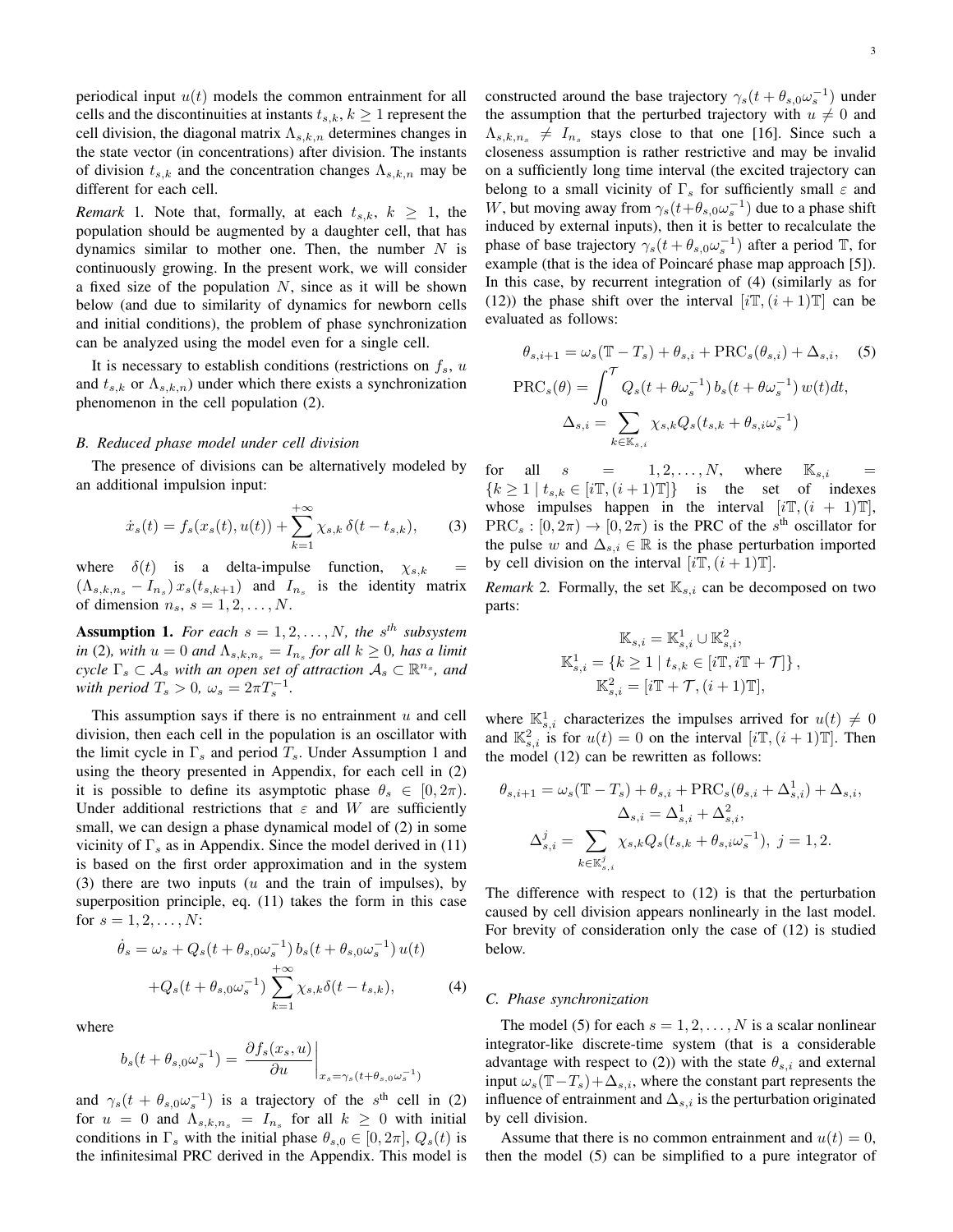the input  $\mathbb{T}\Delta_{s,i}^{-1}$ , which is an average influence of pulses other

$$
\theta_{s,i+1} = \theta_{s,i} + \Delta_{s,i}.
$$

interval  $[i\mathbb{T}, (i+1)\mathbb{T}]$ :

If  $\Delta_{s,i}$  are different for each  $s = 1, 2, ..., N$  and have not a zero mean, then the phase  $\theta_{s,i}$  will be drifting in a unique manner for each  $s = 1, 2, ..., N$ . Thus, there is no phase synchronization. This is the case presented in Fig. 2 of Section II and also observed in [24], [23].

Therefore, the synchronous properties of (5) depend critically on the nonlinear function  $PRC_s$ . In this work, as in [13], [14], [16], we assume that the PRC map has particular properties (it is similar to type II PRC from [32]).

Assumption 2. For all  $s = 1, 2, ..., N$ , the map PRC<sub>s</sub> is *continuously differentiable and there exist*  $0 < \beta_s \leq 1$  *and*  $\Theta_s \in [0, 2\pi)$  *such that the equation*  $\text{PRC}_s(\theta_s^0) = \omega_s(T_s - \mathbb{I})$ *has a solution*  $\theta_s^0 \in [0, 2\pi)$  *with* 

$$
-2 + \beta_s \leq \frac{\partial \text{PRC}_s(\theta)}{\partial \theta} \leq -\beta_s \quad \forall \theta \in [\theta_s^0 - \Theta_s, \theta_s^0 + \Theta_s].
$$

Obviously, for  $\Delta_{s,i} = 0$  (no cell division),  $\theta_s^0$  corresponds to a stable equilibrium of the system  $(5)$  for given s with the domain of attraction  $[\theta_s^0 - \Theta_s, \theta_s^0 + \Theta_s]$  [5].

**Lemma 3.** *For each*  $s = 1, 2, \ldots, N$ *, under the Assumption 2,*  $|df|\theta_{s,0}-\theta_s^0|\leq \Theta_s-\beta_s^{-1}\overline{\Delta_s}$  where  $\overline{\Delta_s}=\sup_{i\geq 0}|\Delta_{s,i}|<+\infty,$ *then*

$$
|\theta_{s,i} - \theta_s^0| \le \Theta_s \quad \forall i \ge 0, \ \lim_{i \to +\infty} |\theta_{s,i} - \theta_s^0| \le \beta_s^{-1} \overline{\Delta_s}.
$$
 (6)

*Proof.* Taking into account definition of  $\theta_s^0$ , the model (5) can be rewritten as follows:

$$
\theta_{s,i+1} = \theta_{s,i} + \text{PRC}_s(\theta_{s,i}) - \text{PRC}_s(\theta_s^0) + \Delta_{s,i}.
$$

Using the Mean value theorem  $(PRC<sub>s</sub>$  is continuously differentiable by Assumption 2), we obtain:

$$
\theta_{s,i+1} = \theta_{s,i} + \frac{\partial \text{PRC}_s(\theta_{s,i}')}{\partial \theta_{s,i}'}(\theta_{s,i} - \theta_s^0) + \Delta_{s,i},
$$

where  $\theta'_{s,i} = \mu \theta_{s,i} + (1 - \mu) \theta_s^0$  for some  $\mu \in [0, 1]$ . Define the phase error  $e_{s,i} = \theta_{s,i} - \theta_s^0$ , then

$$
e_{s,i+1} = \left(1 + \frac{\partial \text{PRC}_s(\theta'_{s,i})}{\partial \theta'_{s,i}}\right) e_{s,i} + \Delta_{s,i}.
$$

By Assumption 2,  $-2 + \beta_s \leq \frac{\partial \text{PRC}_{s}(\theta'_{s,i})}{\partial \theta'_{s,i}} \leq -\beta_s$  provided that  $|e_{s,i}| \leq \Theta_s$ . Then taking Lyapunov function  $V(e) = |e|$ we have:

$$
V(e_{s,i+1}) - V(e_{s,i}) = \left| \left( 1 + \frac{\partial \text{PRC}_{s}(\theta'_{s,i})}{\partial \theta'_{s,i}} \right) e_{s,i} + \Delta_{s,i} \right|
$$
  

$$
\leq \left( \left| 1 + \frac{\partial \text{PRC}_{s}(\theta'_{s,i})}{\partial \theta'_{s,i}} \right| - 1 \right) |e_{s,i}| + |\Delta_{s,i}|
$$
  

$$
\leq -\beta_s V(e_{s,i}) + |\Delta_{s,i}|,
$$

that implies

$$
|e_{s,i}| \le (1 - \beta_s)^i |e_{s,0}| + \beta_s^{-1} \overline{\Delta_s} \quad i \ge 0
$$

under assumption that  $|e_{s,i}| \leq \Theta_s$  for all  $i \geq 0$ . However, if  $|e_{s,0}| \leq \Theta_s - \beta_s^{-1} \overline{\Delta_s}$  then  $|e_{s,i}| \leq \Theta_s$  for all  $i \geq 0$  as needed, and  $\lim_{i \to +\infty} |e_{s,i}| \leq \beta_s^{-1} \overline{\Delta_s}.$ □

Consequently, if the influence of cell division quantified by  $\overline{\Delta_s}$  is sufficiently small and the initial phase  $\theta_{s,0}$  lies sufficiently close to  $\theta_s^0$ , then the phase  $\theta_{s,i}$  stays in the domain of attraction of  $\theta_s^0$  and asymptotically converges to a vicinity of that equilibrium. Since all cells in population (2) yield this kind of behavior, then under these conditions, the phases are asymptotically synchronized with the error of synchronization proportional to superposition of  $\max\{\beta_{s_1}^{-1}\overline{\Delta_{s_1}}, \beta_{s_2}^{-1}\overline{\Delta_{s_2}}\}$  and  $|\theta_{s_1}^0 - \theta_{s_2}^0|$  for any  $1 \leq s_1 \neq s_2 \leq N$ .

Theorem 4. *Let assumptions 1, 2 be satisfied and* ε*,* W *be*  $sufficiently small in (2).$  If  $|\theta_{s,0} - \theta_s^0| \leq \Theta_s - \beta_s^{-1} \overline{\Delta_s}$  for all  $s = 1, 2, ..., N$ , then for any  $1 \le s_1 \ne s_2 \le N$ 

$$
|\theta_{s_1,i} - \theta_{s_2,i}| \leq |\theta_{s_1}^0 - \theta_{s_2}^0| + \Theta_{s_1} + \Theta_{s_2} \quad \forall i \geq 0,
$$
  

$$
\lim_{i \to +\infty} |\theta_{s_1,i} - \theta_{s_2,i}| \leq |\theta_{s_1}^0 - \theta_{s_2}^0| + \beta_{s_1}^{-1} \overline{\Delta_{s_1}} + \beta_{s_2}^{-1} \overline{\Delta_{s_2}}.
$$

*Proof.* If Assumption 1 holds and  $\varepsilon$ , W are sufficiently small, then the results presented in Section V imply that a first order approximation of (2) can be used for analysis of the population behavior, and the reduced PRC model (5) can be derived for each  $s = 1, 2, \ldots, N$ . Next, since all conditions of Lemma 3 are satisfied, then the relations (6) are valid for all  $s =$  $1, 2, \ldots, N$ . Consider the phase difference  $\theta_{s_1,i} - \theta_{s_2,i}$  of any two oscillators with  $1 \leq s_1 \neq s_2 \leq N$ . Since

$$
\theta_{s_1,i} - \theta_{s_2,i} = \theta_{s_1,i} - \theta_{s_1}^0 - \theta_{s_2,i} + \theta_{s_2}^0 + \theta_{s_1}^0 - \theta_{s_2}^0
$$

from (6):

$$
\begin{array}{rcl}\n|\theta_{s_1,i}-\theta_{s_2,i}| & \leq & |e_{s_1,i}-e_{s_2,i}|+|\theta_{s_1}^0-\theta_{s_2}^0|\\
& \leq & |\theta_{s_1}^0-\theta_{s_2}^0|+\Theta_{s_1}+\Theta_{s_2}^0\n\end{array}
$$

and

$$
\lim_{i \to +\infty} |\theta_{s_1,i} - \theta_{s_2,i}| \leq \lim_{i \to +\infty} |e_{s_1,i} - e_{s_2,i}| + |\theta_{s_1}^0 - \theta_{s_2}^0|
$$
\n
$$
\leq |\theta_{s_1}^0 - \theta_{s_2}^0| + \beta_{s_1}^{-1} \overline{\Delta_{s_1}} + \beta_{s_2}^{-1} \overline{\Delta_{s_2}}
$$
\nis required.

as required.

This theorem establishes phase-lock behavior in the population (2), which may be composed by different cells. If all cells are identical, then the following synchronization conditions can be obtained.

Corollary 5. *Let all conditions of Theorem 4 be satisfied and*  $PRC<sub>s</sub>(\theta) = PRC(\theta)$  *for all*  $s = 1, 2...N$  *and all*  $\theta \in [0, 2\pi)$ (then also  $\theta_s^0 = \theta^0$ ,  $\Theta_s = \Theta$  and  $\beta_s = \beta$ ). If  $|\theta_{s,0} - \theta^0| \leq \pi$  $\Theta - \beta^{-1} \overline{\Delta_s}$  *for all*  $s = 1, 2...N$ *, then* 

$$
|\overline{\theta}_i - \theta^0| \leq \Theta, \quad \forall i \geq 0, \lim_{i \to +\infty} |\overline{\theta}_i - \theta^0| \leq \frac{1}{N\beta} \sum_{s=1}^N \overline{\Delta_s},
$$

where  $\overline{\theta}_i$  =  $N^{-1}\sum_{s=1}^N \theta_{s,i}$  *is the average phase of the population.*

*Proof.* The result follows from Lemma 3 and Theorem 4 under assumption that all  $PRC_s$  are identical.  $\Box$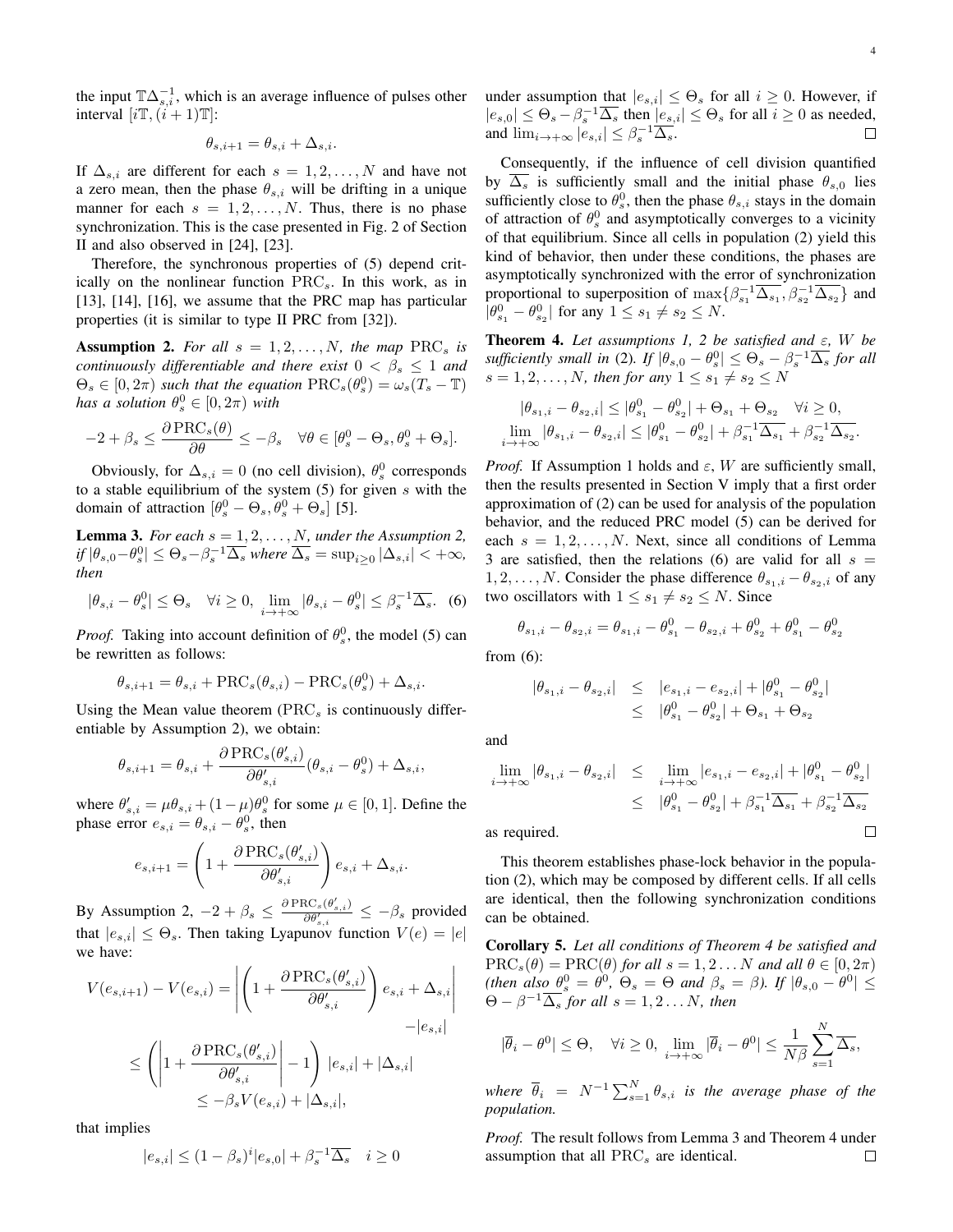

Figure 3. PRC( $\theta$ ) and PRC'( $\theta$ ) for the input  $w(t)$  for *Neurospora* model.

If there is no cell division, then

$$
\frac{1}{N\beta} \sum_{s=1}^{N} \overline{\Delta_s} = 0
$$

and we recover a well-known result on phase synchronization under a periodical entrainment [5], [16].

#### IV. EXAMPLE

Let us illustrate the theoretical findings obtained in the previous Section.

#### *A. Circadian oscillations in* Neurospora

Consider a population of circadian oscillators in *Neurospora* (1). Take all cells in the population identical with the values of parameters given in Section II. Then the Assumption 1 is satisfied for  $T_s = T = 19.25$  minutes ( $\omega = 2\pi T^{-1}$ ). Select

$$
w(t) = \begin{cases} \max\{0, W\sin(\omega t)\} & \text{if } 0 \le t \le T\\ 0 & \text{otherwise} \end{cases}
$$

with  $W = 0.02$ . Setup the same  $\Lambda_{s,k,n}$  for all s and n as  $\Lambda_k$ defined by:

$$
\Lambda_k = \text{diag}[0.99 \ 0.98 \ 0.98]
$$

with  $t_k = iT - v_k$ ,  $k \ge 1$ , where  $v_k \in [0.15T, 0.30T]$  is a uniformly distributed random variable as before. The values  $\varepsilon$ , W are chosen sufficiently small. For this pulse  $w(t)$ , the obtained PRC( $\theta$ ) and PRC'( $\theta$ ) =  $\frac{\partial \text{PRC}(\theta)}{\partial \theta}$  are shown in Fig. 3. From these plots,  $\theta^0 = 2.34$ ,  $\theta = 1.04$  and  $\beta = 0.05$ , and the Assumption 2 is also satisfied. Thus, all conditions of Theorem 4 are verified.

Simulated phase behavior of (1) is shown in Fig. 4 by the blue curve (the phase value was computed by finding the closest point on the limit cycle at instants iT for  $i \geq 0$  and by assigning the phase of that point as  $\theta_i$ ). The values of phase obtained by the model (12) are presented in the same figure by the red curve. As we can see, both curves are very close and that confirms all theoretical developments presented in this work, and phase asymptotically converges to a vicinity of  $\theta^0$ , then synchronization of phase would be observed for a population of circadian oscillators of *Neurospora* (2) as in [20] for the Godwin model.



Figure 4. Phase behavior of (1)

#### *B. The Repressilator*

The *repressilator* [21] is a very simple genetic oscillator consisting of three genes, which can be modeled as below [20]:

$$
\dot{M}_1(t) = \alpha_0 + \alpha_1 \frac{K^n}{K^n + P_3^n(t)} - \delta M_1(t) + u(t)
$$
\n
$$
\dot{M}_2(t) = \alpha_0 + \alpha_1 \frac{K^n}{K^n + P_1^n(t)} - \delta M_2(t)
$$
\n
$$
\dot{M}_3(t) = \alpha_0 + \alpha_1 \frac{K^n}{K^n + P_2^n(t)} - \delta M_3(t)
$$
\n
$$
\dot{P}_1(t) = \beta M_1(t) - \gamma P_1(t)
$$
\n
$$
\dot{P}_2(t) = \beta M_2(t) - \gamma P_2(t)
$$
\n
$$
\dot{P}_3(t) = \beta M_3(t) - \gamma P_3(t)
$$

where the variables  $M_i(t)$  and  $P_i(t)$  (with  $i = 1, 2, 3$ ) represent the concentrations of mRNA and protein of the three components of the *repressilator* respectively and  $u(t) > 0$ represents the external entraining input. Details about other parameters of the model can be found in [20]. We will consider the following values for (7):  $\alpha_1 = 1$ ,  $\alpha_0 = 0.01$ ,  $K = 1$ ,  $n = 2$  and  $\delta = \beta = \gamma = 0.1$ . With these values, this model has a single equilibrium and one limit cycle and the period of autonomous oscillation is obtained as  $T = 116.6$  minutes.

Now, let us consider a population of identical repressilators with the previously mentioned parameters. The Assumption 1 is satisfied for  $T_s = T = 116.6$  min  $(\omega = 2\pi T^{-1})$ . Select

$$
w(t) = \begin{cases} \max\{0, W\sin(\omega t)\} & \text{if } 0 \le t \le T \\ 0 & \text{otherwise} \end{cases}
$$

with  $W = 0.002$ . As seen previously, set:

$$
\Lambda_k = \text{diag}[0.99\ 0.98\ 0.98]
$$

with  $t_k = iT - v_k$ ,  $k \ge 1$ , where  $v_k \in [0.15T, 0.30T]$  is a uniformly distributed random variable as before. The values  $\varepsilon$ , W are chosen sufficiently small. For this pulse  $w(t)$  the obtained PRC( $\theta$ ) and PRC'( $\theta$ ) =  $\frac{\partial \text{PRC}(\theta)}{\partial \theta}$  are shown in Fig. 5, from these plots  $\theta^0 = 3.9$  (which is  $-2.4$  in a scale between  $-\pi$  to  $\pi$ ),  $\Theta = 1.6$  and  $\beta = 0.01$ , and Assumption 2 is also satisfied. Thus, all conditions of Theorem 4 are verified.

Simulated phase behavior of (7) is shown in Fig. 6 by the blue curve (the phase value was computed by finding the closest point on the limit cycle at instants iT for  $i \geq 0$  and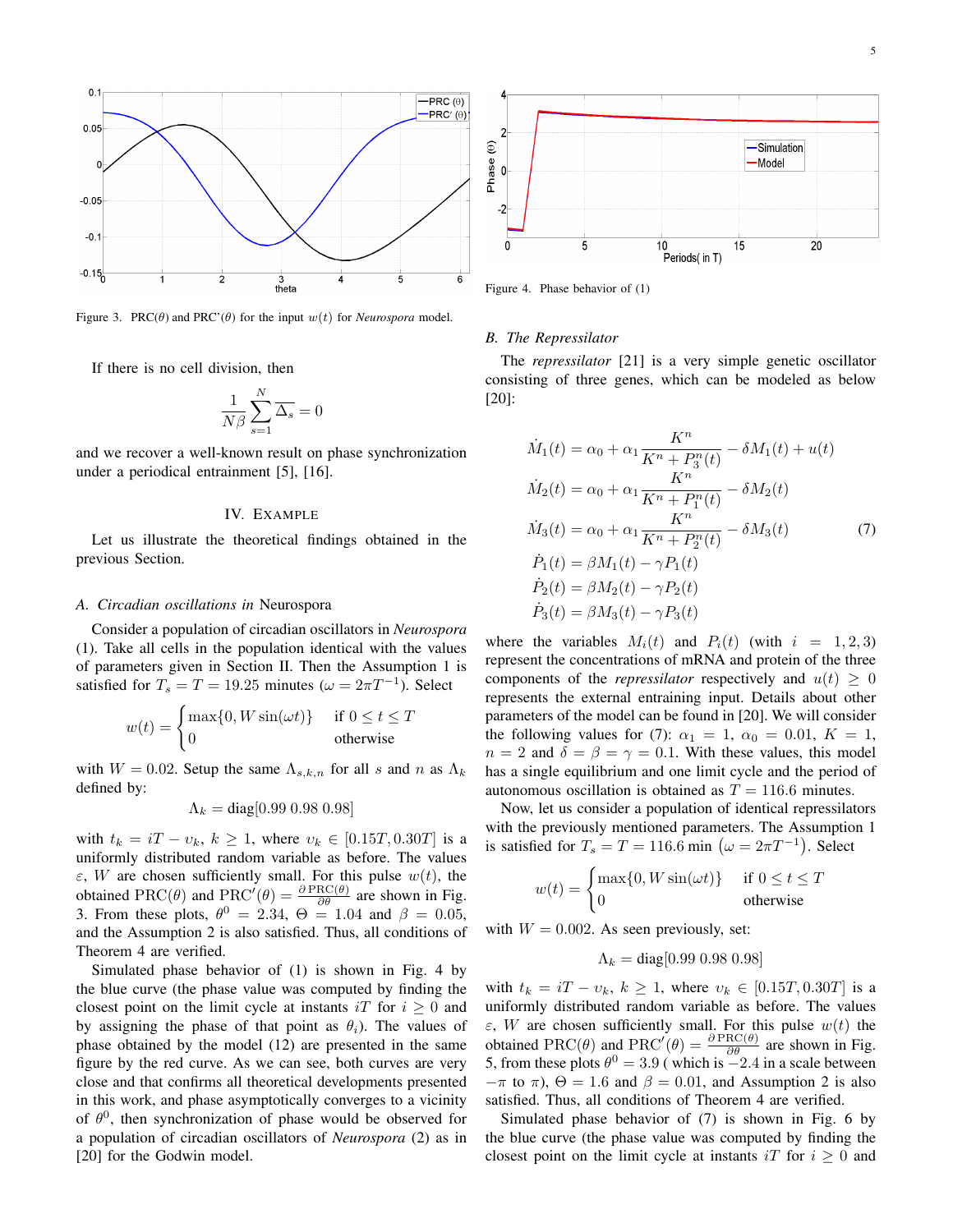

Figure 5. PRC( $\theta$ ) and PRC'( $\theta$ ) for the input  $w(t)$  for the *repressilator* model.



Figure 6. Phase behavior of (7)

by assigning the phase of that point as  $\theta_i$ ). The values of phase obtained by the model (12) are presented in the same figure by the red curve. As we can see, both curves are very close and that confirms all theoretical developments presented in this work, and phase asymptotically converges to a vicinity of  $\theta^0$ , then synchronization of phase would be observed for a population of *repressilator* model (2) as in [20].

#### V. CONCLUSION

The influence of cell division on the dynamics of a population of genetic oscillators is analyzed. As it has been observed *in vivo* [24], [21], [22], [23], oscillations in cells are frequently quite resilient to cell division. Recently, this phenomenon has been analyzed by a stochastic simulation in [20], where phase synchronization in the population has been observed. In the present work (modeling cell division by impulses places the dynamics of population in the class of hybrid systems), analytical conditions are established of phase synchronization applying PRC model approach for small inputs. The results are illustrated by numerical experiments with two different circadian/genetic oscillator models.

#### **REFERENCES**

- [1] M. Guevara, L. Glass, and A. Shrier, "Phase locking, period-doubling bifurcations, and irregular dynamics in periodically stimulated cardiac cells," *Science*, vol. 214, pp. 1350–1353, 1981.
- [2] Y. Kuramoto, *Chemical Oscillations, Waves and Turbulence*. Berlin: Springer, 1984.
- [3] P. Tass, *Phase Resetting in Medicine and Biology. Stochastic Modeling and Data Analysis*. Berlin: Springer Verlag, 1999.
- [4] A. Winfree, *The Geometry of Biological Time*. Berlin: Springer Verlag, 1980.
- [5] E. Izhikevich, *Dynamical Systems in Neuroscience: The Geometry of Excitability and Bursting*. The MIT press, 2007.
- [6] A. Pikovsky, M. Rosenblum, and J. Kurths, *Synchronization. A Universal Concept in Nonlinear Sciences*. Cambridge: Cambridge University Press, 2001.
- [7] Q. Thommen, B. Pfeuty, P.-E. Morant, F. Corellou, F.-Y. Bouget, and M. Lefranc, "Robustness of circadian clocks to daylight fluctuations: Hints from the picoeucaryote ostreococcus tauri," *PLoS Comput Biol.*, vol. 6, no. 11, p. e1000990, 2010.
- [8] M. Antle, N. Foley, D. Foley, and R. Silver, "Gates and oscillators II: zeitgebers and the network model of the brain clock," *Journal of Biological Rhythms*, vol. 22, pp. 14–25, 2007.
- [9] G. Zhao, "Phase organization of circadian oscillators in extended gate and oscillator models," *J. Theoretical Biology*, vol. 264, no. 2, pp. 367– 376, 2010.
- [10] R. Smeal, G. Ermentrout, and J. White, "Phase-response curves and synchronized neural networks," *Phil. Trans. R. Soc. B*, vol. 365, pp. 2407– 2422, 2010.
- [11] C. Canavier and S. Achuthan, "Pulse coupled oscillators and the phase resetting curve," *Math Biosci.*, vol. 226, no. 2, pp. 77–96, 2010.
- [12] N. Bagheri, J. Stelling, and F. Doyle, "Circadian phase entrainment via nonlinear model predictive control," *Int. J. Robust and Nonlinear Control*, vol. 17, pp. 1555–1571, 2007.
- [13] P. Danzl and J. Moehlis, "Spike timing control of oscillatory neuron models using impulsive and quasi-impulsive charge-balanced inputs," in *Proc. 29th American Control Conference (ACC2008)*, (Seattle, USA), pp. 171–176, 2008.
- [14] D. Efimov, P. Sacre, and R. Sepulchre, "Controlling the phase of an oscillator: a phase response curve approach," in *Proc. IEEE CDC 2009*, pp. 7692–7697, 2009.
- [15] D. Efimov, "Phase resetting control based on direct phase response curve," *Journal of Mathematical Biology*, vol. 63, no. 5, pp. 855–879, 2011.
- [16] D. Efimov, "Phase resetting for a network of oscillators via phase response curve approach," *Biological Cybernetics*, vol. 109, no. 1, pp. 95–108, 2015.
- [17] L. Glass, Y. Nagai, K. Hall, M. Talajic, and S. Nattel, "Predicting the entrainment of reentrant cardiac waves using phase resetting curves," *Physical Rev. E*, vol. 65, pp. 65–74, 2002.
- [18] W. Govaerts and B. Sautois, "Computation of the phase response curve: A direct numerical approach," *Neural Computation*, vol. 18, pp. 817– 847, 2006.
- [19] P. Sacré and R. Sepulchre, "Sensitivity analysis of oscillator models in the space of phase-response curves: oscillators as open systems," *Control Systems, IEEE*, vol. 34, no. 2, pp. 50–74, 2014.
- [20] D. Gonze, "Modeling the effect of cell division on genetic oscillators," *Journal of Theoretical Biology*, vol. 325, no. 0, pp. 22–33, 2013.
- [21] M. Elowitz and S. Leibler, "A synthetic oscillatory network of transcriptional regulators," *Nature*, vol. 403, pp. 335–338, 2000.
- [22] I. Mihalcescu, W. Hsing, and S. Leibler, "Resilient circadian oscillator revealed in individual cyanobacteria," *Nature*, vol. 430, pp. 81–85, 2004.
- [23] E. Nagoshi, C. Saini, C. Bauer, T. Laroche, F. Naef, and U. Schibler, "Circadian gene expression in individual fibroblasts: Cell-autonomous and self-sustained oscillators pass time to daughter cells," *Cell*, vol. 119, no. 5, pp. 693–705, 2004.
- [24] N. Geva-Zatorsky, N. Rosenfeld, S. Itzkovitz, R. Milo, A. Sigal, E. Dekel, T. Yarnitzky, Y. Liron, P. Polak, G. Lahav, and U. Alon, "Oscillations and variability in the p53 system," *Mol. Syst. Biol.*, vol. 2, p. 0033, 2006.
- [25] A. Churilov, A. Medvedev, and P. Mattsson, "Periodical solutions in a pulse-modulated model of endocrine regulation with time-delay," *IEEE Transactions on Automatic Control*, vol. 59, no. 3, pp. 728–733, 2014.
- [26] D. Efimov, W. Perruquetti, and A. Shiriaev, "On existence of oscillations in hybrid systems," *Nonlinear Analysis: Hybrid Systems*, vol. 12, no. 5, pp. 104–116, 2014.
- [27] D. S. Tourigny, "Geometric phase shifts in biological oscillators," *Journal of Theoretical Biology*, vol. 355, no. 0, pp. 239–242, 2014.
- [28] J.-C. Leloup, D. Gonze, and A. Goldbeter, "Limit cycle models for circadian rhythms based on transcriptional regulation in drosophila and neurospora," *J. Biological Rhythms*, vol. 14, pp. 433–448, 1999.
- [29] S. Bernard and H. Herzel, "Why do cells cycle with a 24 hour period?," *Genome Inform.*, vol. 17, pp. 72–79, 2006.
- [30] T. Mori, B. Binder, and C. Johnson, "Circadian gating of cell division in cyanobacteria growing with average doubling times of less than 24 hours," *Proc. Natl. Acad. Sci. U.S.A.*, vol. 93, pp. 10183–10188, 1996.
- [31] N. Cookson, S. Cookson, L. Tsimring, and J. Hasty, "Cell cycledependent variations in protein concentration," *Nucleic Acids Research*, vol. 38, no. 8, pp. 2676–2681, 2010.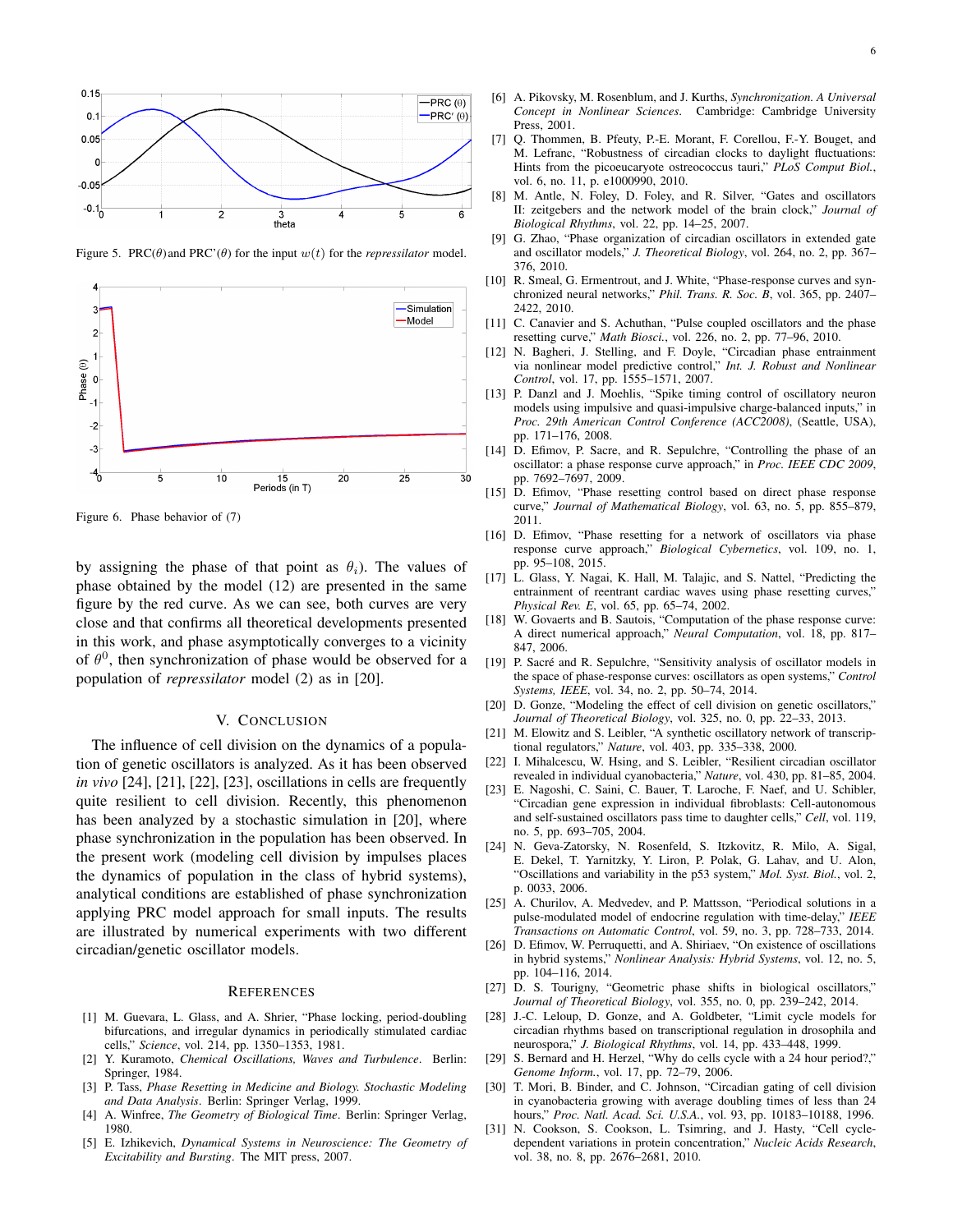- [32] D. Hansel, G. Mato, and C. Meunier, "Synchrony in excitatory neural networks," *Neural Comput.*, vol. 7, pp. 307–337, 1995.
- [33] A. Andronov, A. Vitt, and A. Khaikin, *Theory of oscillators*. Dover, reprint ed., 1987.
- [34] V. Yakubovich and V. Starzhinskii, *Linear differential equations with periodic coefficients*. Wiley, 1975.

APPENDIX: PHASE MODEL IN VICINITY OF A LIMIT CYCLE

#### *A. Linearized model*

Consider a (smooth) dynamical system

$$
\dot{x} = f(x, u), \quad x \in \mathbb{R}^n, \quad u \in [-U, U] \subset \mathbb{R}, \ U > 0. \tag{8}
$$

Denote by  $x(t, x_0, u)$  a solution of (8) with the initial condition  $x_0$  and input u and assume that for  $u(t) \equiv 0, t > 0$  and some  $x_0 \in \mathbb{R}^n$  the system (8) has (non-constant) T-periodic solution  $x(t, x_0, 0) = \gamma(t) = \gamma(t + T) \in \mathbb{R}^n$ ,  $t \ge 0$ . Then the corresponding limit cycle, described by the set  $\Gamma = \{x \in \mathbb{R}^n \mid \mathbb{R}^n\}$  $x = \gamma(t)$ ,  $0 \le t < T$ , attracts a non-empty open bounded set of initial conditions  $A \subset \mathbb{R}^n$ ,  $\Gamma \subset A$ , and the linearized system

$$
\delta \dot{x}(t) = A(t)\,\delta x(t) + b(t)u(t) + d\left(\delta x(t), \gamma(t), u(t)\right), \quad (9)
$$

$$
A(t) = \left. \frac{\partial f(x, u)}{\partial x} \right|_{x = \gamma(t)}, \quad b(t) = \left. \frac{\partial f(x, u)}{\partial u} \right|_{x = \gamma(t)}
$$

has  $n - 1$  multipliers strictly inside the unit cycle and one multiplier equals to 1 [33], [34], where  $\delta x(t) = x(t) - \gamma(t)$ , the matrix function A and the vector function b are  $T$ -periodic due to properties of  $\gamma$ ; the function  $d(\delta x(t), \gamma(t), u(t))$  represents the higher order terms with respect to  $\delta x(t)$  in the system (8) linearization and for all  $x \in A$  and  $|u| \leq U$  there exist  $d_1 > 0$ ,  $d_2 > 0$  such that (the function d contains products of  $\delta x$  and  $u$  with power 2 and higher):

$$
|d(\delta x, \gamma, u)| \le d_1 |\delta x|^2 + d_2 u^2.
$$

Multipliers are the eigenvalues of the monodromy matrix  $M =$ Φ(T) defined via the *fundamental matrix function* Φ of the system (9) and the solution of *adjoint* system Ψ:

$$
\dot{\Phi}(t) = A(t)\Phi(t), \Phi(0) = I; \dot{\Psi}(t) = -A(t)^T \Psi(t), \Psi(0) = I,
$$

where *I* is the identity matrix and  $\Phi(t)^T \Psi(t) = I$ .

#### *B. Phase variables*

Any point  $x_0 \in \Gamma$  can be characterized by a scalar *phase*  $\varphi_0 \in [0, 2\pi)$ , that uniquely determines the position of the point  $x_0$  on the limit cycle  $\Gamma$  ( $\Gamma$  is a one-dimensional closed curve in  $\mathbb{R}^n$ ) [5], [6]. The smooth bijective *phase map*  $\vartheta : \Gamma \to [0, 2\pi)$ assigns to each point  $x_0 \in \Gamma$  the corresponding phase  $\varphi_0 =$  $\vartheta(x_0)$ . Any solution of the system (8)  $x(t, x_0, 0)$  with  $x_0 \in \Gamma$ satisfies  $x(t, x_0, 0) = \gamma(t + \varphi_0 \omega^{-1})$ , where  $\omega = 2\pi T^{-1}$  is the system frequency, provided we choose the convention  $\gamma(t)$  =  $x(t, \vartheta^{-1}(0), 0)$ , then we can define  $\vartheta^{-1}(\varphi) = \gamma(\varphi \omega^{-1})$ . The *phase variable*  $\varphi : \mathbb{R}_+ \to [0, 2\pi)$  is defined for the trajectories  $x(t, x_0, 0), x_0 \in \Gamma$  as  $\varphi(t) = \vartheta(x(t, x_0, 0)) =$  $\vartheta\left(\gamma(t+\varphi_0\omega^{-1})\right)$ . Due to the periodic nature of  $\gamma(t)$ , the function  $\varphi(t)$  is also periodic. Moreover the function  $\vartheta$  can be defined providing  $\varphi(t) = \omega t + \varphi_0$  and  $\dot{\varphi}(t) = \omega$  [5], [6].

The notion of phase can be extended to any solution  $x(t, x_0, 0)$  starting in the attraction set A of the limit cycle. By definition, for all  $x_0 \in A$  there exists an asymptotic phase  $\theta_0 \in [0, 2\pi)$  such that

$$
\lim_{t \to +\infty} |x(t, x_0, 0) - \gamma(t + \theta_0 \omega^{-1})| = 0.
$$

Then there exists the *asymptotic phase map*  $v : A \rightarrow [0, 2\pi)$ connecting a point  $x_0 \in A$  and the corresponding phase  $\theta_0$ , *i.e.*  $\theta_0 = v(x_0)$  and by construction  $v(x_0) = \vartheta(x_0)$  for all  $x_0 \in \Gamma$ . The *asymptotic phase variable*  $\theta : \mathbb{R}_+ \to [0, 2\pi)$ is derived as  $\theta(t) = v(x(t, x_0, 0))$ ,  $t \ge 0$ . In the case  $\varphi(t) = \omega t + \varphi_0$  we have  $\theta(t) = \omega t + \theta_0$  and  $\theta(t) = \omega$ , which implies time invariance of this map: if  $v(x_1) = v(x_2)$ , then  $v(x(t, x_1, 0)) = v(x(t, x_2, 0))$  for all  $t \ge 0$  and  $x_1, x_2 \in A$ [5]. The initial conditions  $x_1, x_2 \in \mathcal{A}$  having the same asymptotic phase determine the *isochrone* curves [5].

The notion of asymptotic phase variable can be extended to a generic  $u(t) \neq 0, t \geq 0$  provided that the corresponding trajectory  $x(t, x_0, u)$  stays in the set A for all  $t \geq 0$ . In this case the asymptotic phase variable can be defined in a trivial way as  $\theta(t) = v(x(t, x_0, u))$ ,  $t \ge 0$ . Then the variable  $\theta(t')$  at an instant  $t' \geq 0$  evaluates the asymptotic phase of the point  $x(t', x_0, u)$  if one would pose  $u(t) = 0$  for  $t \ge t'$ . Dynamics of the asymptotic phase variable  $\theta(t)$  in the generic case for  $u(t) \neq 0, t \geq 0$  is hard to derive. A local model obtained in a small neighborhood of the limit cycle for infinitesimal inputs is presented below [5], [16].

#### *C. Infinitesimal PRC*

Consider the case  $u(t) = 0$  for  $t \ge 0$ , then by definition  $\dot{\gamma}(t) = f(\gamma(t), 0), \ \ddot{\gamma}(t) = A(t)\dot{\gamma}(t)$  and  $\dot{\gamma}(t) = \Phi(t)\dot{\gamma}(0)$  for all  $t \geq 0$ . Therefore,  $\dot{\gamma}(0) = f(\gamma(0), 0)$  is the left eigenvector of the matrix M for the eigenvalue  $\lambda_1(M) = 1$ . There exists a right eigenvector  $m \in \mathbb{R}^n$  such that  $m^T M = m^T$  and  $m^T \dot{\gamma}(0) = \omega$ . Finally, define  $Q(t) = m^T \Psi(t)^T$  then

$$
Q(t)f(\gamma(t),0) = m^T \Psi(t)^T f(\gamma(t),0)
$$
  
= 
$$
m^T \Psi(t)^T \Phi(t)\dot{\gamma}(0) = m^T \dot{\gamma}(0) = \omega.
$$

From another side,  $\theta(t) = v(\gamma(t)) = \omega t + \theta(0)$  and

$$
\omega = \dot{\theta} = \left. \frac{\partial v(x)}{\partial x} \right|_{x = \gamma(t)} f(\gamma(t), 0).
$$

Therefore  $Q(t) = \frac{\partial v(x)}{\partial x}\Big|_{x = \gamma(t)} + \zeta(t)$ , where  $\zeta(t)$  is a rowvector orthogonal to  $f(\gamma(t), 0)$ . Since m is the eigenvector corresponding to  $\lambda_1(M) = 1$  (or movement on the limit cycle), then  $Q(t) = m^T \Psi(t)^T$  is independent of perturbations orthogonal to the limit cycle flow  $f(\gamma(t), 0)$  and the convention  $\sim$   $\sim$   $\sim$   $\sim$ 

$$
Q(t) = \frac{\partial v(x)}{\partial x}\bigg|_{x = \gamma(t)} = m^T \Psi(t)^T \tag{10}
$$

is adopted. The first equality in (10) explains the physical meaning of  $Q(t)$ , while the last equality in (10) is used for numerical calculation. The function  $Q(t)$  is T-periodic by construction.

The function  $Q(\phi\omega^{-1})$  for phase  $\varphi \in [0, 2\pi)$  is called *infinitesimal* PRC [5], it serves as the phase response characteristics for a delta-impulse input.